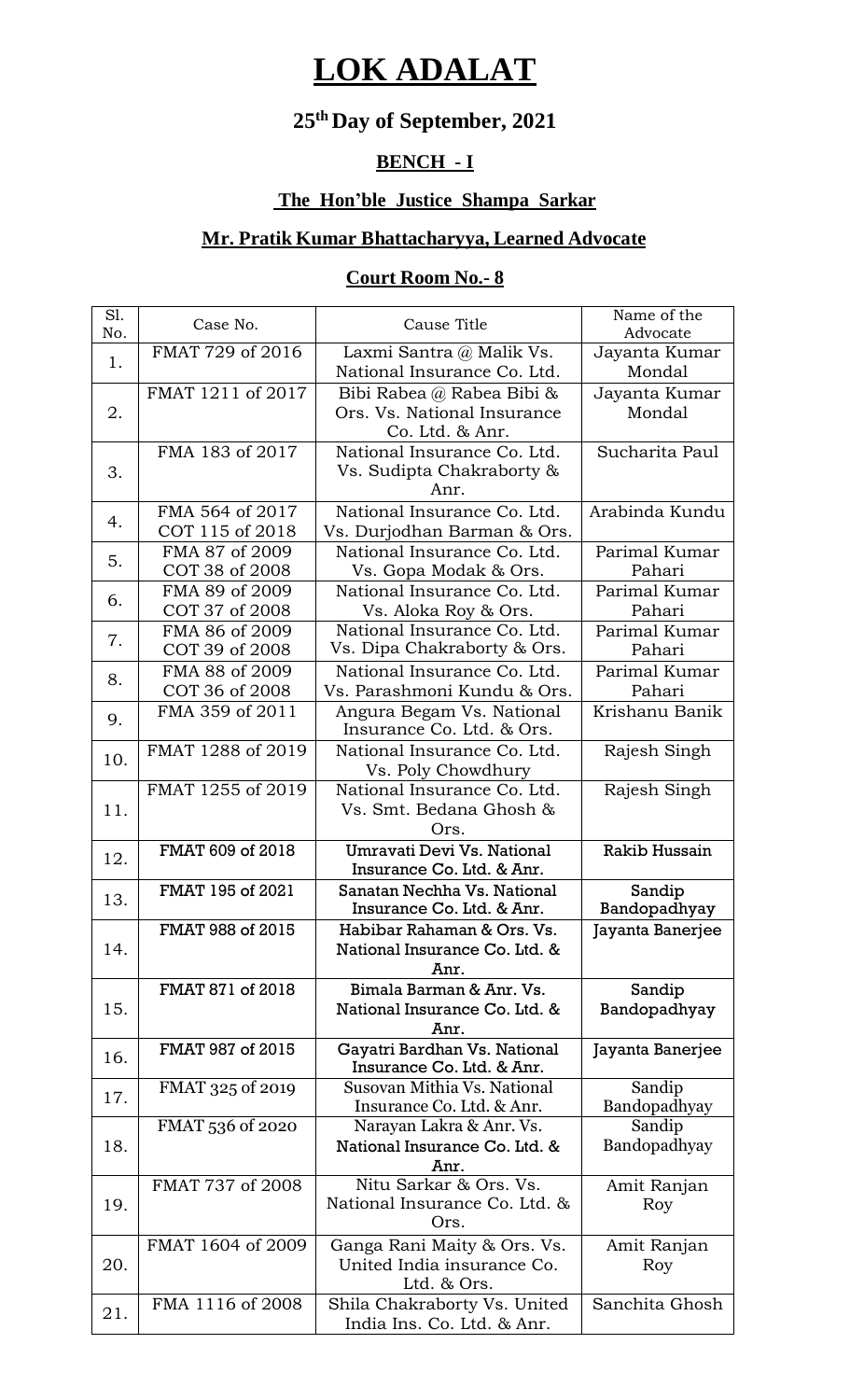|     | FMA 4624 of 2016  | Smt. Shanti Santra & Ors. Vs.                                                                | Krishanu Banik          |
|-----|-------------------|----------------------------------------------------------------------------------------------|-------------------------|
| 22. |                   | United India Insurance Co.<br>Ltd. & Ors.                                                    |                         |
| 23. | FMAT 1082 of 2014 | Sabenur Bibi & Ors. Vs.<br>United India Insurance Co.<br>Ltd. & Anr.                         | Krishanu Banik          |
| 24. | FMA 499 of 2004   | Subrata Pal @ Bablu Pal Vs.<br>United India Insurance Co.<br>Ltd.                            | Krishanu Banik          |
| 25. | FMA 1240 of 2008  | Sanjoy Saha Vs. United India<br>Insurance Co. Ltd.                                           | Krishanu Banik          |
| 26. | FMAT 400 of 2011  | Sumitra Devi @ Mahato &<br>Anr. Vs. United India<br>Insurance Co. Ltd.                       | Krishanu Banik          |
| 27. | FMA 968 of 2013   | Swapan Bhowmick Vs. United<br>India Insurance Co. Ltd. &<br>Anr.                             | Sanchita Ghosh          |
| 28. | FMA 699 of 2005   | Shama Parwen & Ors. Vs.<br>United India Insurance Co.<br>Ltd.                                | Krishanu Banik          |
| 29. | FMA 368 of 2001   | Smt. Subhra Gupta & Ors. Vs.<br>United India Insurance Co.<br>Ltd.                           | Krishanu Banik          |
| 30. | FMA 348 of 2004   | Swapan Kr. Dey & anr. Vs.<br>United India Insurance Co.<br>Ltd.                              | Krishanu Banik          |
| 31. | FMA 592 of 2010   | Dolarani Singha & Ors. Vs.<br>United India Insurance Co.<br>Ltd.                             | Krishanu Banik          |
| 32. | FMAT 89 of 2019   | Sk. Mafijul @ Sekh Mafijul Vs.<br>United India Insurance Co.<br>Ltd. & Anr.                  | Krishanu Banik          |
| 33. | FMA 1529 of 2008  | Bikash Ghosh Vs. United<br>India Insurance Co. Ltd. &<br>Anr.                                | Sanchita Ghosh          |
| 34. | FMA 261 of 2003   | Wasira Begum & Ors. Vs.<br>United India Insurance Co.<br>Ltd.                                | Krishanu Banik          |
| 35. | FMA 984 OF 2006   | Diptendu @ Dipenu Sen &<br>Anr. Vs. United India<br>Insurance Co. Ltd.                       | Krishanu Banik          |
| 36. | FMA 973 of 2006   | Ranjit Kr. Kundu & Ors. Vs.<br>United India Insurance Co.<br>Ltd.                            | Krishanu Banik          |
| 37. | FMA 213 of 2002   | Gour Das & Anr. Vs. United<br>India Insurance Co. Ltd.                                       | Krishanu Banik          |
| 38. | FMA 969 of 2013   | Ranjusree Dhara @ Ramjushri<br>Dhara & Ors. Vs. United<br>India Insurance Co. Ltd. &<br>Anr. | Sanchita Ghosh          |
| 39. | FMAT 781 of 2008  | Radha Rani Maity & Ors. Vs.<br>United India Insurance Co.<br>Ltd. & Ors.                     | Sanchita Ghosh          |
| 40. | FMAT 767 of 2016  | Minor Biswajit Mondal & Ors.<br>Vs. United India Insurance<br>Co. Ltd. & Anr.                | Muktokesh Das           |
| 41. | FMAT 1312 of 2019 | Laxmi Gowala Vs. United<br>India Insurance Co. Ltd.                                          | Muktokesh Das           |
| 42. | FMAT 579 of 2019  | Champa Biswas & Anr. Vs.<br>Branch Manager, United India<br>Insurance Co. Ltd. & Anr.        | Muktokesh Das           |
| 43. | FMAT 1460 of 2012 | Manuwara Begum & Ors. Vs.<br>Oriental Insurance Co. Ltd.                                     | Jayanta Kumar<br>Mondal |